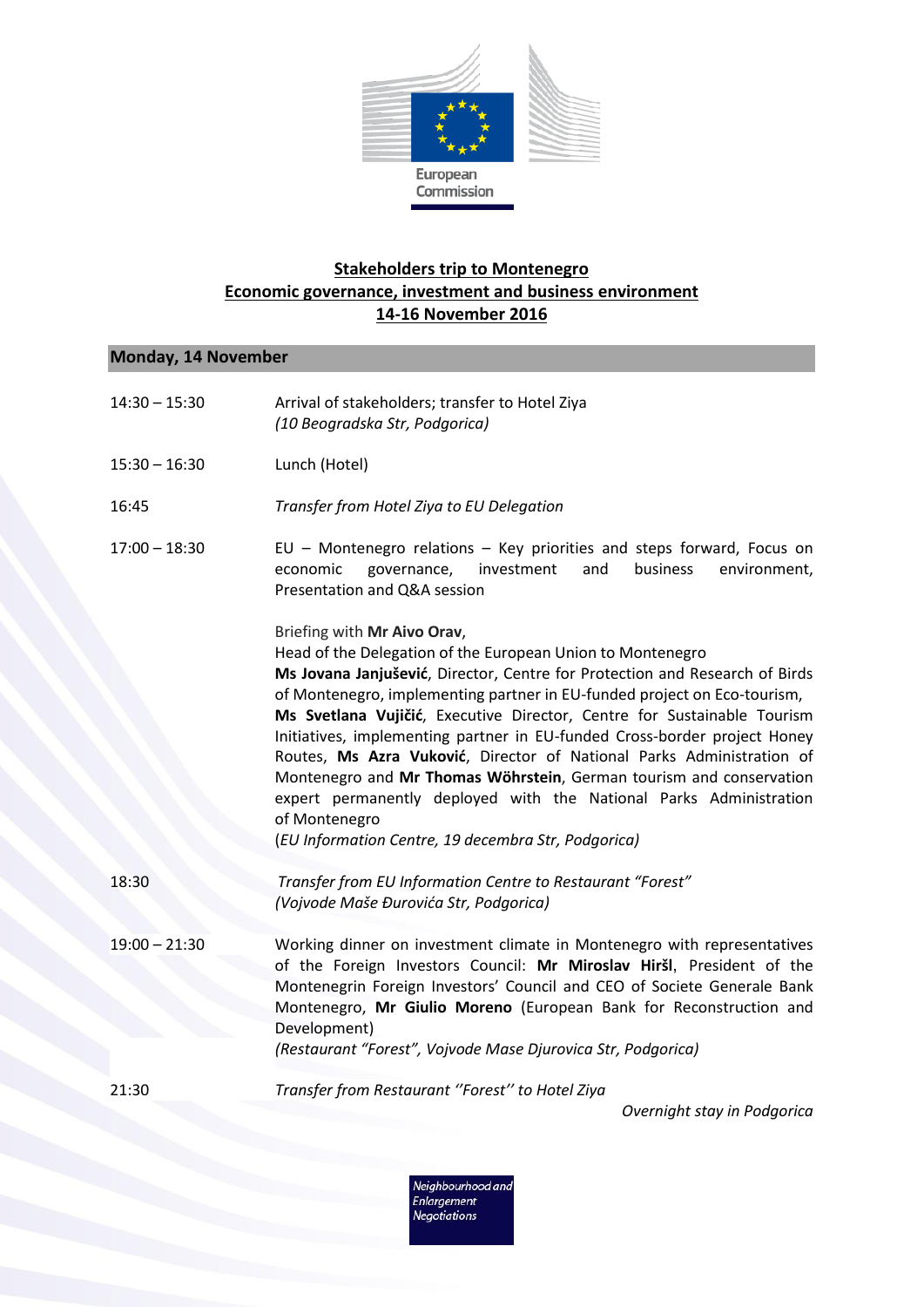

## **Tuesday, 15 November**

| 08:45           | Transfer from Hotel Ziya to EU Info Centre                                                                                                                                                                                                                                                                                                                                                                                                                                                                                                                                                                                                            |
|-----------------|-------------------------------------------------------------------------------------------------------------------------------------------------------------------------------------------------------------------------------------------------------------------------------------------------------------------------------------------------------------------------------------------------------------------------------------------------------------------------------------------------------------------------------------------------------------------------------------------------------------------------------------------------------|
| $09:00 - 10:00$ | Investment climate and business opportunities in Montenegro;<br>Legal framework and challenges:<br>Ms Jelena Jovetić, Head of the Directorate for Financial System and Business<br>Environment in the Ministry of Finance<br>Ms Maja Jokanović, Head of Department for entrepreneurship in the<br>Directorate for industry and entrepreneurship in the Ministry of Economy<br>Ms Željka Radak Kukavičić, Director of National Tourism Association of<br>Montenegro and Ms Dušanka Pavićević, Assistant Director National Tourism<br>Association of Montenegro.<br>Presentation and Q&A session<br>(EU Information Centre, 19 decembra Str, Podgorica) |
| $10:00 - 11:00$ | Investment opportunities and support to ongoing investment projects:<br>Mr Miloš Jovanović, Head of Montenegrin Investment Promotion Agency<br>(MIPA)<br>Presentation and Q&A session<br>(EU Information Centre, 19 decembra Str, Podgorica)                                                                                                                                                                                                                                                                                                                                                                                                          |
| $11:10 - 13:00$ | Transfer from Podgorica to Ulcinj                                                                                                                                                                                                                                                                                                                                                                                                                                                                                                                                                                                                                     |
| $13:00 - 14:00$ | Lunch<br>(Restaurant "Kula Stari bar", Ulcinj)                                                                                                                                                                                                                                                                                                                                                                                                                                                                                                                                                                                                        |
| 14:00           | Transfer from Restaurant "Kula Stari bar" to EU funded project                                                                                                                                                                                                                                                                                                                                                                                                                                                                                                                                                                                        |
| $14:00 - 15:30$ | Visit to EU funded cluster development project: SME support to olive oil<br>growers: Company Olicinium, Mr Fatmir Sadiku<br>(Valdanos area, Ulcinj)                                                                                                                                                                                                                                                                                                                                                                                                                                                                                                   |
| $15:30 - 17:00$ | Transfer from Ulcinj to Bečići                                                                                                                                                                                                                                                                                                                                                                                                                                                                                                                                                                                                                        |
| $17:00 - 18:00$ | Meeting with Mr Žarko Radulović, President of Montenegro Tourist<br>Association and co-owner of Montenegro Stars Hotel Group<br>(Hotel Splendid, Bečići)                                                                                                                                                                                                                                                                                                                                                                                                                                                                                              |
| $18:00 - 19:00$ | Transfer from Bečići to Kotor<br>(Hotel Vardar, Old Town, Trg od oruzja, Main Square, Kotor)                                                                                                                                                                                                                                                                                                                                                                                                                                                                                                                                                          |